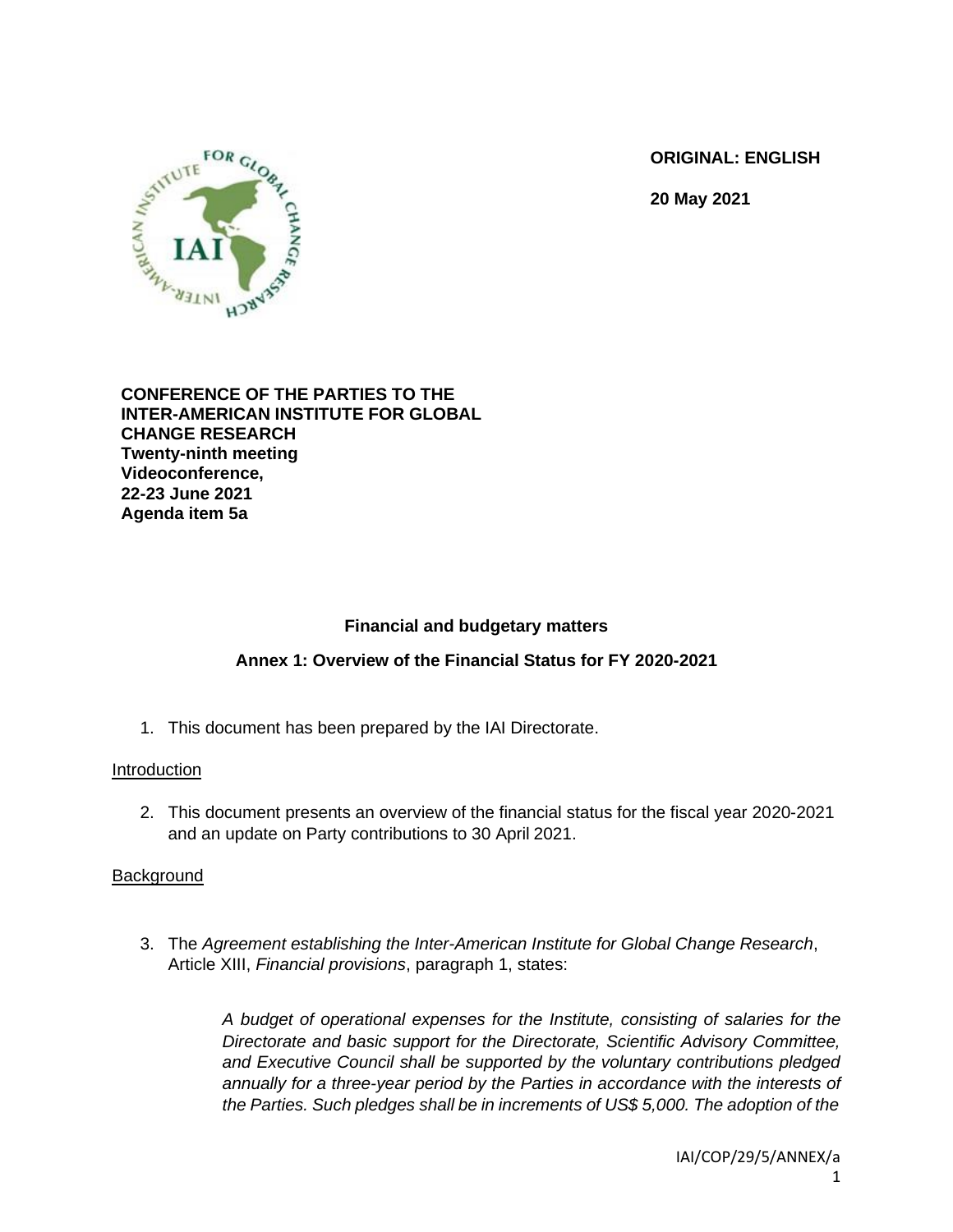*annual budget shall be by consensus of the Parties. The Parties recognize that regular contributions to the operational budget are essential to the success of the Institute and that such contributions shall take into account the research resources of the contributing parties.*

4. The Conference of the Parties, at its 26th meeting (CoP-26, Antigua, 2018), adopted Decision XXVI/3 which urges Parties to:

> *…submit their contributions to the Core Budget in a timely manner and in accordance with the basic scale and encourages them to make extraordinary contributions above their regular contributions whenever possible and as appropriate.*

5. The CoP-26 also adopted Decision XXVI/4 which invites Parties to:

*…submit their contributions as far as possible during the year prior to the one to which they relate or, otherwise, by the beginning of the calendar year to which the contributions apply.*

6. CoP-6 adopted Resolution 7, which proposes an amendment to Article XIII of the *Agreement*. It states:

> *A budget of operational expenses for the Institute, consisting of salaries for the Directorate and basic support for the Directorate, Scientific Advisory Committee, and Executive Council shall be supported, by the voluntary contributions pledged annually for a three-year period by the Parties in accordance with the interests of the Parties. Such pledges shall be in increments of US\$ 1,000. The minimum contribution shall be US\$ 5,000<sup>1</sup> . The adoption of the annual budget shall be by consensus of the Parties. The Parties recognized that regular contributions to the operational budget are essential to the success of the Institute and that such contribution shall take into account the research resources of the contributing Parties.*

7. At the time of writing, the amendment to Article XIII has not entered into force. as the required 2/3 of the Parties, which are currently members of the Institute, have not notified the Depository (General Secretariat of the Organization of American States) through appropriate diplomatic channels, that they have completed their corresponding domestic legal requirements<sup>2</sup>.

 $1$ Underlined text by the IAI Directorate. Underlined text identifies proposed amendments to Article XIII.

<sup>&</sup>lt;sup>2</sup> For a list of Parties which have notified the Depository, see[: http://www.oas.org/juridico/english/sigs/c-](http://www.oas.org/juridico/english/sigs/c-19(1).html)[19\(1\).html](http://www.oas.org/juridico/english/sigs/c-19(1).html)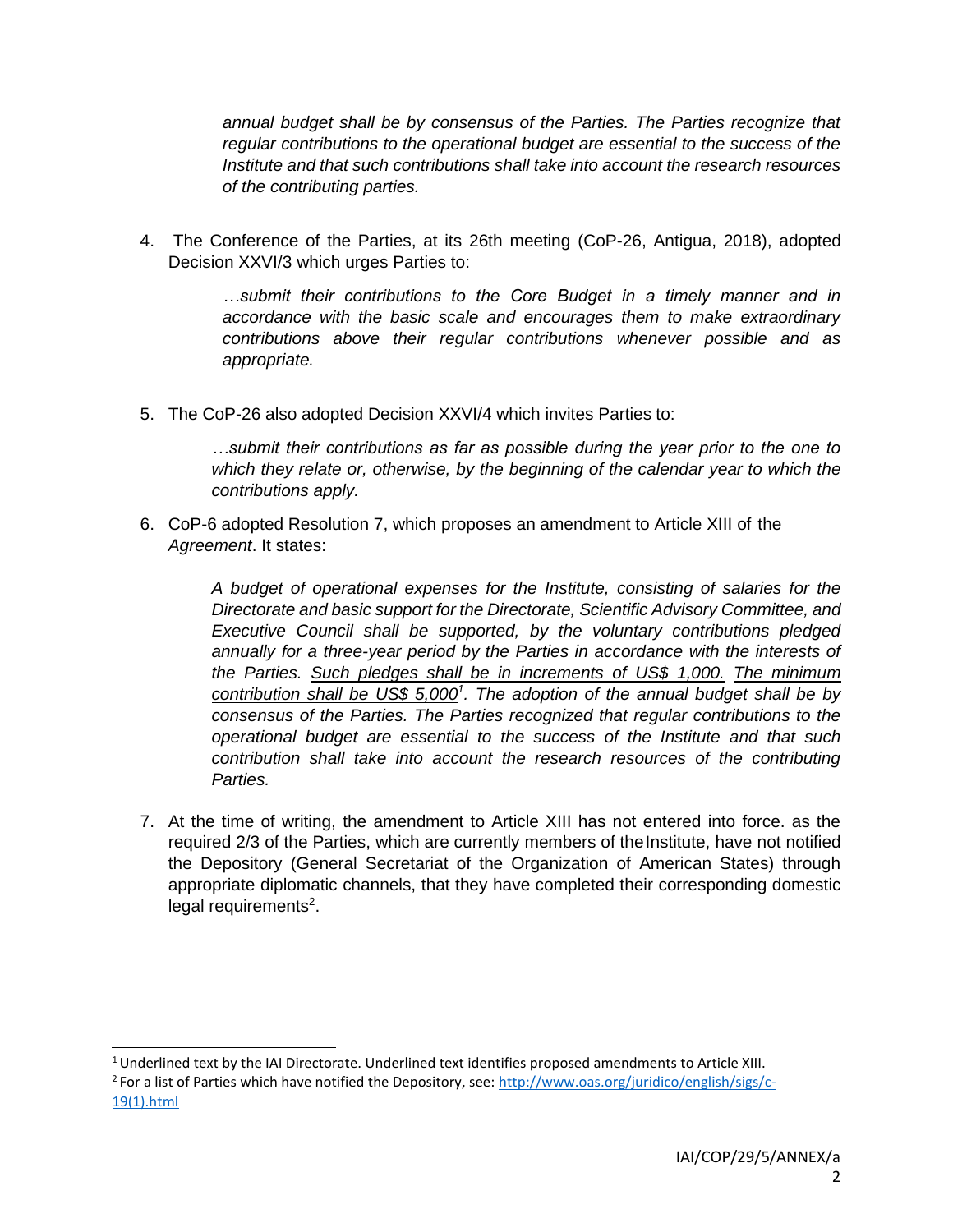#### Financial status for the fiscal year 2020-2021

#### **Party Contributions**

- 8. As of April 30, 2021, the contributions received (cash incomes) represent the equivalent of 57% of the approved contributions for the fiscal year 2020/2021.
- 9. On 18 May 2021, the IAI Directorate communicated with those Parties that are late with their submissions on the urgent need to submit their voluntary contributions.
- 10. Parties are invited to consider Decision XXVI/3 particularly as the non-submission of expected contributions is placing stress on the ability of the IAI Directorate to fulfill its mandate and complete its activities.
- 11. Table I shows the status of the Party contributions.

|                           | <b>Contribution</b><br>for FY 20/21 |
|---------------------------|-------------------------------------|
| <b>Argentina</b>          | 69,000                              |
| <b>Bolivia</b>            | 5,000                               |
| <b>Brazil</b>             | 120,000                             |
| Canada                    | 173,000                             |
| <b>Chile</b>              | 8,000                               |
| Colombia                  | 13,000                              |
| <b>Costa Rica</b>         | 5,000                               |
| Cuba                      | 5,000                               |
| <b>Dominican Republic</b> | 5,000                               |
| <b>Ecuador</b>            | 5,000                               |
| Guatemala                 | 5,000                               |
| <b>Jamaica</b>            | 5,000                               |
| <b>Mexico</b>             | 85,000                              |
| Panama                    | 5,000                               |
| Paraguay                  | 5,000                               |
| Peru                      | 6,000                               |
| Uruguay                   | 5,000                               |
| USA (*)                   | 831,000                             |
| Venezuela                 | 45,000                              |
| <b>Totals</b>             | 1,400,000                           |

|                   | Delay in Payment Number of countries | % of the Budget |  |  |
|-------------------|--------------------------------------|-----------------|--|--|
|                   |                                      |                 |  |  |
| up-to-date        |                                      |                 |  |  |
| less than 3 years |                                      | 35%             |  |  |
| more than 3 years |                                      | 49%             |  |  |

#### **Table I**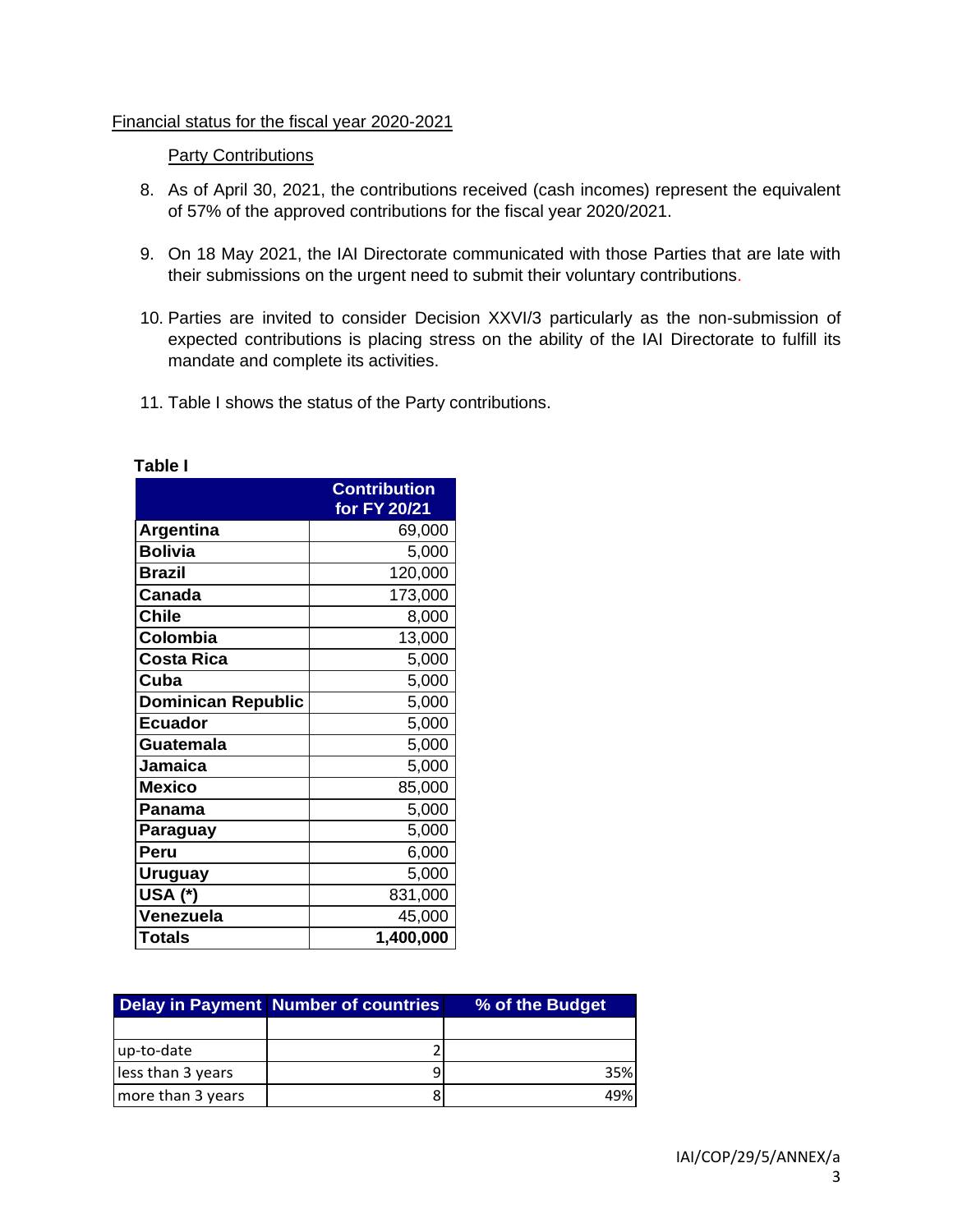- 12. The IAI Directorate also refers Parties to Decision XXV/25 which encourages proactive participation by country representatives to work for the timely payment of country contributions.
- 13. Since 1992, Party contributions remaining at the level of USD5000 have lost approximately 89% of its purchasing power.

#### Status of the core budget and expenses

#### Expenses

- 14. Table II summarizes expenses at the close of 28 February 2021 (8 months into the fiscal year).
- 15. Expenses were -16,7% lower than that foreseen in the core budget, representing a slight improvement in expenses from the budget performance for previous fiscal years.
- 16. However, lower expenses are a direct result of the extraordinary situation posed by COVID-19, particularly with regard to international travel and physical meetings. Expenses are expected to increase once travel restrictions are lifted and physical meetings become possible.

## **Table II**

#### **Budget Performance July 2020- February 2021** Amounts in US\$

|                          | <b>Actuals</b>           | <b>YTD Budget</b> |                   |            |
|--------------------------|--------------------------|-------------------|-------------------|------------|
| <b>Category</b>          | 2020/2021                | 2020/2021         | <b>Difference</b> | %          |
| Salaries & Benefits      | 627,487                  | 662,041           | (34, 554)         | $-5.2%$    |
| Travel & Training        |                          | 34,779            | (34, 779)         | $-100.0\%$ |
| Equipment                | 4,750                    | 6,000             | (1,250)           | $-20.8%$   |
| <b>Operational Costs</b> | 138,990                  | 158,672           | (19,682)          | $-12.4%$   |
| Dissemination & Outreacl | 6,428                    | 35,841            | (29, 413)         | $-82.1%$   |
| Director's Fund          | $\overline{\phantom{0}}$ | 36,000            | (36,000)          | $-100.0\%$ |
| Total                    | 777,655                  | 933,333           | (155, 678)        | $-16.7%$   |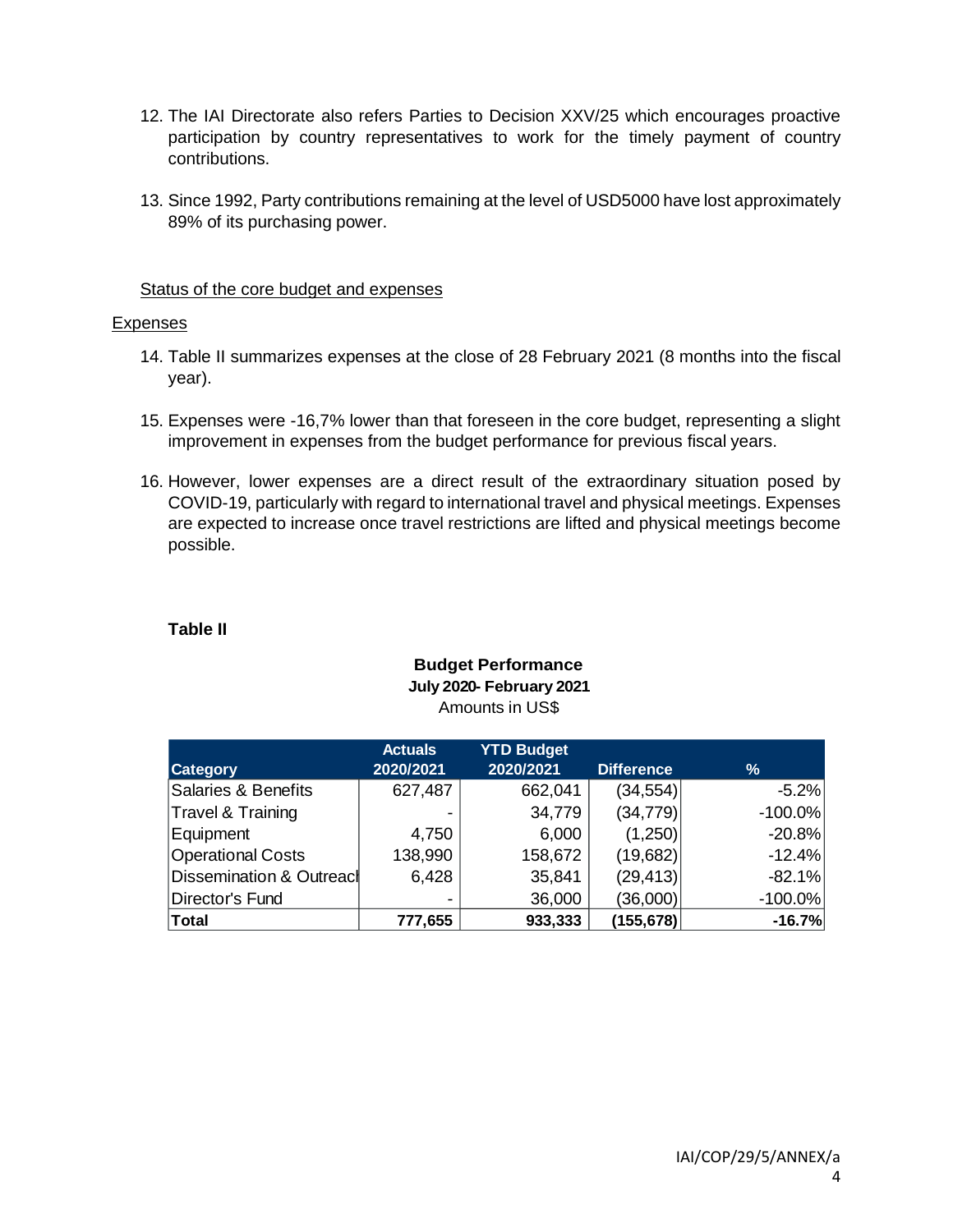## Salaries and benefits

17. Salaries and benefits show a slight decrease of -5.2% from what was budget for the 2020/2021. At the end of the fiscal year, the IAI Directorate expects to be in line with the full-year budget. It is noted that the advent of COVID-19 lowered overall expenses during last trimester of 2020/2021, including expenses related to travel, CoP-29 and other meetings and activities.

Travel

- 18. Travel and training expenses are significantly lower than expected, i.e. –100% due to Covid-19. The IAI Directorate made efforts to cover travel costs from non-core funds whenever possible and as appropriate.
- 19. An economy class travel only policy, with exceptions for health reasons, will continue to contribute to lower travel costs once travel restrictions are lifted.

# Equipment

20. Equipment costs were lower than expected, -20.8%, owning to the continued harmonization of services, better training of staff in the use of new information technologies, centralization of IT services through one provider and greater oversight in the purchase of new equipment and software.

## Operational costs

21. Operational costs were also slightly lower, -12.4%. Again, greater oversight of general services and use of resources, including IP telephony and general office supplies, has contributed to a more cost-effective Directorate

## Dissemination and outreach

22. Costs associated with dissemination of information are related to the development of the new Database of scientific articles generated by IAI sponsored projects and activities and website design and updates.